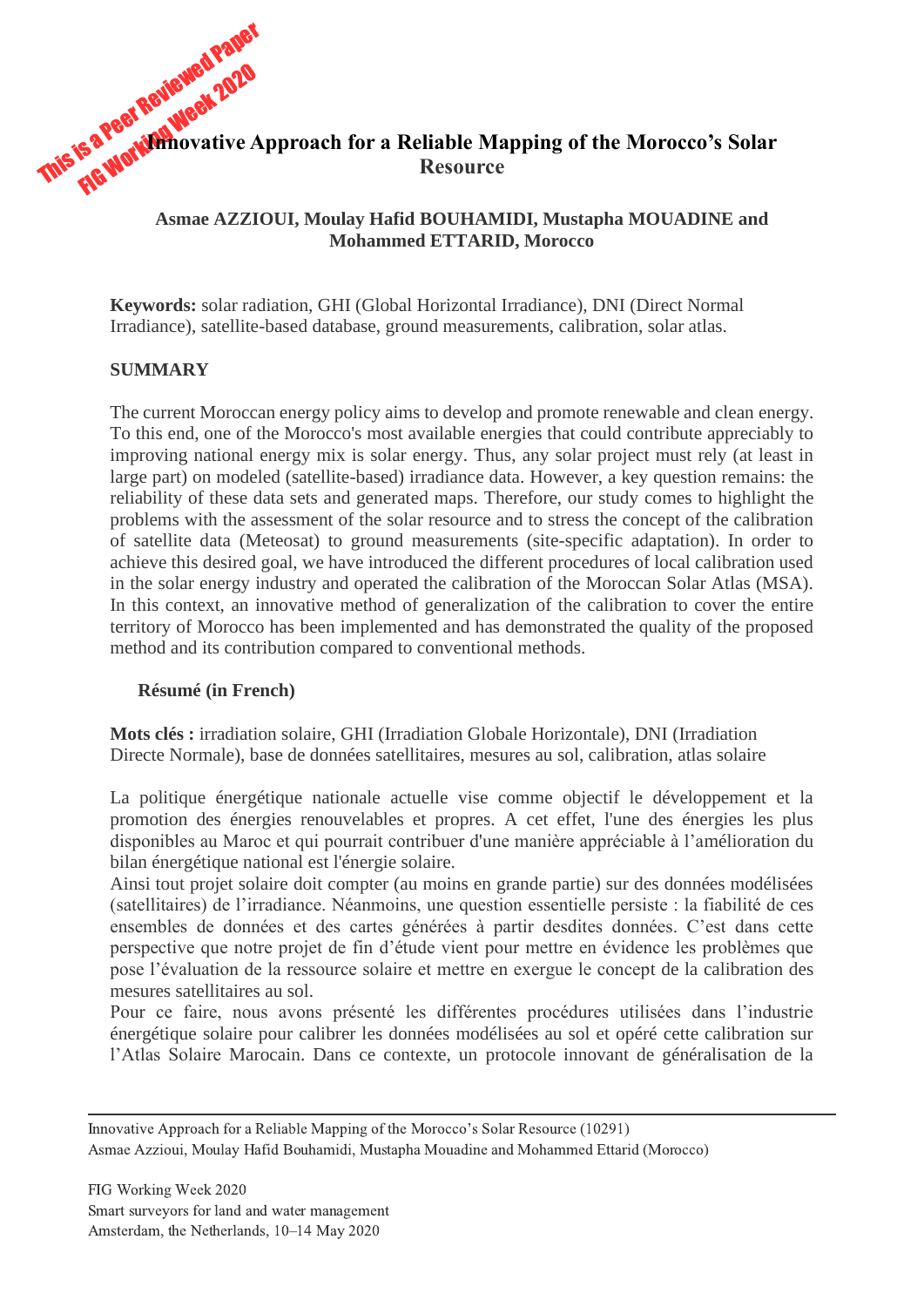calibration pour couvrir l'ensemble du territoire marocain a été mis en place et a permis de démontrer la qualité de la méthode proposée et son apport comparé à des méthodes classiques.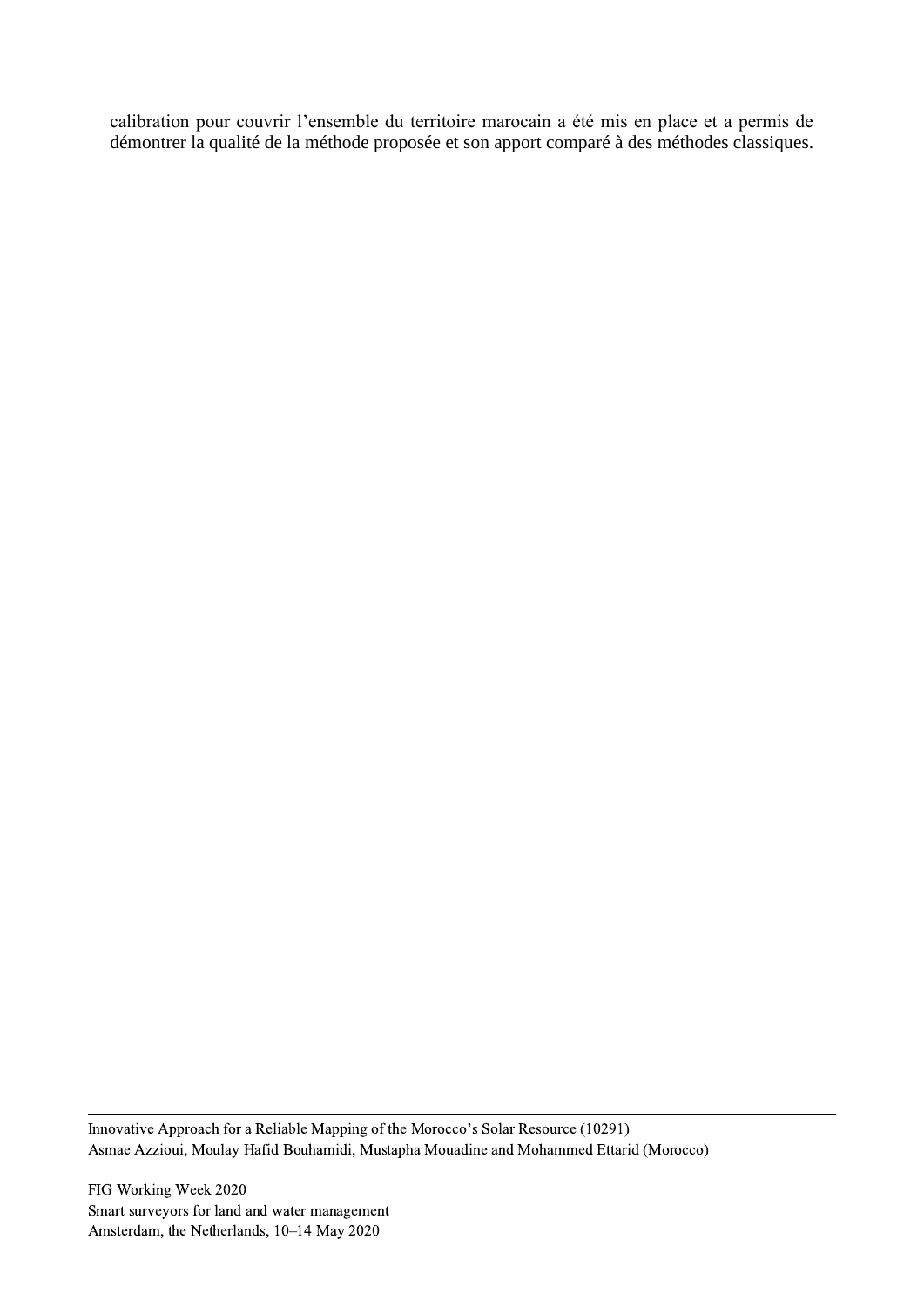# **Innovative Approach for a Reliable Mapping of the Morocco's Solar Resource**

# **Asmae AZZIOUI, Moulay Hafid BOUHAMIDI, Mustapha MOUADINE and Mohammed ETTARID, Morocco**

# **1. INTRODUCTION**

Masen (The Moroccan Agency for Sustainable Energy) is responsible for managing renewable energy in Morocco and leads development programs of integrated projects aimed at creating an additional 3,000 MW of clean electricity generation capacity by 2020 and a further 6,000 MW by 2030.The goal is to secure 52% of the country's energy mix from renewable sources by 2030. The site exploration direction is involved early in the project development process, in order to identify the land best suited to hosting energy complexes. It is responsible for assessing the natural resources (implementation notably of the MSA) and all other meteorological conditions (pressure, wind speed, temperature, rainfall and humidity). Thus, the deployment of any solar technology begins with the implementation of a solar information system that will allow access to the dynamic values of the various components of solar radiation called the solar atlas representing the mapping of the different components of solar radiation. Solar parameters are GHI (Global Horizontal Irradiance), DNI (Direct Normal Irradiance) and DHI (Diffuse Horizontal Irradiance). The development of the solar atlas involves the development of methods of treatment and analysis of different components of solar radiation from satellite data (reflectance). However, satellite imagery tends to underestimate or overestimate the values of solar irradiance (GeoModel Solar, 2013). The result is the need to calibrate these data and adapt them to the ground values based on in-situ measurements acquired by seven kingdom-wide stations (Boujdour, Laayoune, Tata, Midelt, Ouarzazate, Taznakht and Ain Beni Mathar), since local ground data acquired by ground-based measuring instruments are much more accurate than satellite models (2% versus 5-15%). This local adaptation procedure is thus essential to obtain the best possible solar resource data.

This paper traces all the results of research and practical manipulations carried out within this project. The first part is devoted to the presentation of the state of art of the main methods used in the local calibration of satellite data. This review is based on application examples found in articles and publications and on formalizations corresponding to different domains (the wind industry). From this study, the methods that will be applied to MSA will emerge. Thus a second axis will expose all the practical manipulations as well as the presentation and the analysis of the results. From these conclusions, we will see what perspectives are envisaged and their interest and importance for the continuation and improvement of the results of this project.

# **2. BIBLIOGRAPHICAL REVUE OF ON-SITE ADAPTATION APPROACHES 2.1 Definition**

The calibration consists of adjusting a "time series" of long-term spatial modeled long-term irradiation satellite data, to time series of punctual accurate and high-quality short-term in-situ measurements through the determination of a set of parameters and calibration coefficients. Local correlations and adaptations of modeled irradiances should only be applied under the following conditions (Badger et al., 2012):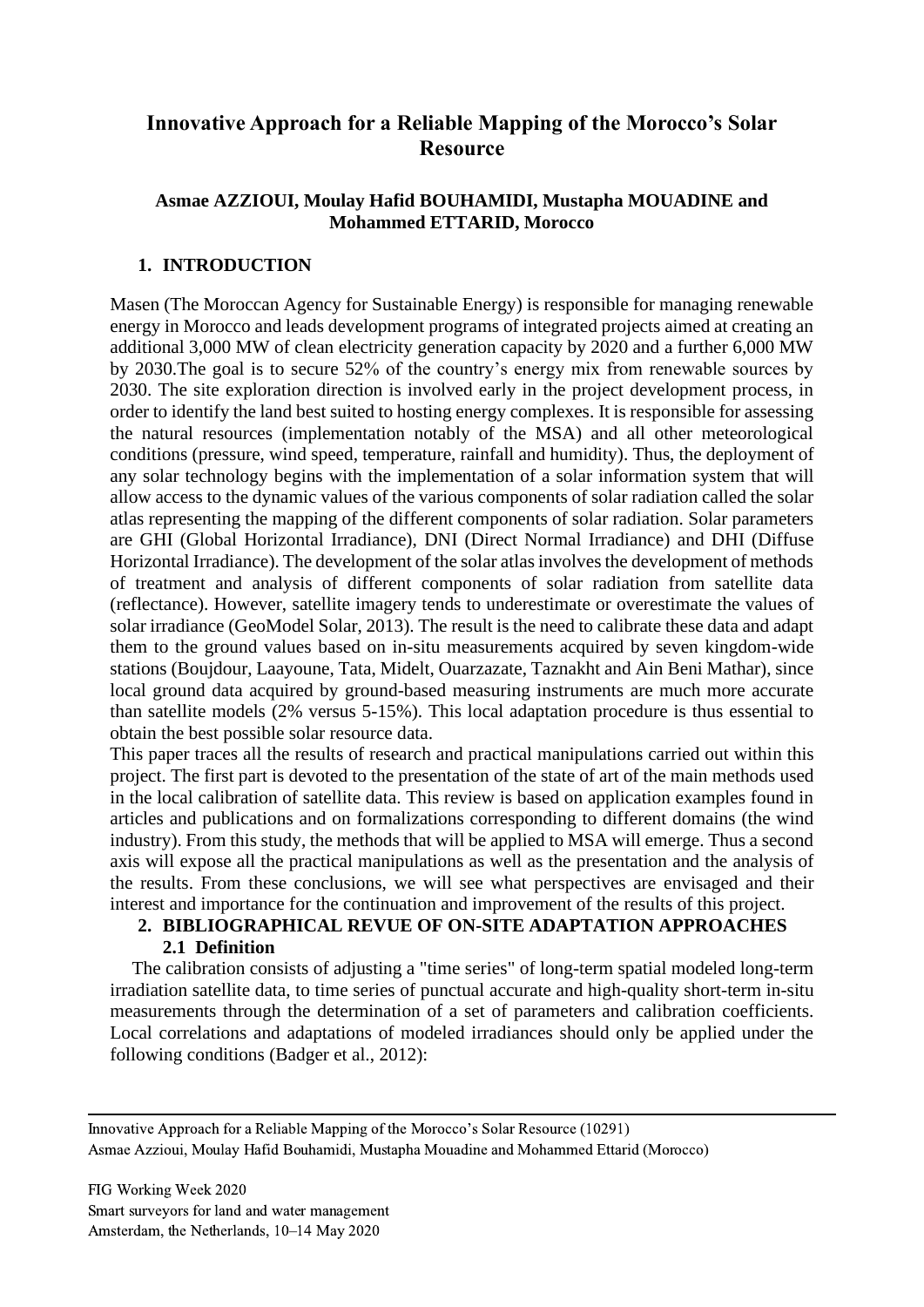- Systematic deviation (bias) or systematic mismatch of frequency distributions
- Constant amplitude of the deviation, or seasonal periodicity
- In situ measurement of good quality spanning a period of 2 years, minimum 12 months. A shorter period (6 months) is possible in order to best cover the seasonal effects (Šúri et al., 2011)
- Modeled satellite data: time series representing more than 10 years of data should be used

# **2.2 Classification of site-adaptation methods**

The different procedures could be classified in 3 groups, according to the approach used to treat the calibration process, as follows:

1. Statistical approach of adaptation applied to previously derived GHI and DNI (Fig. 1). Two variants of this approach had been presented, namely the quotient (Gueymard et Wilcox 2009) and the regression of the cumulative frequencies (Meyer et al. (2012).



**FIGURE 1.** Principle of statistical approach of local calibration

2. Physical Approach: Adaptation approach of input data of the satellite model with reapplication of the model on the satellite images to eliminate the systematic errors. Wey et al. (2012).

If we want to compare the two previous approaches (Fig. 2), we can say that the first one is

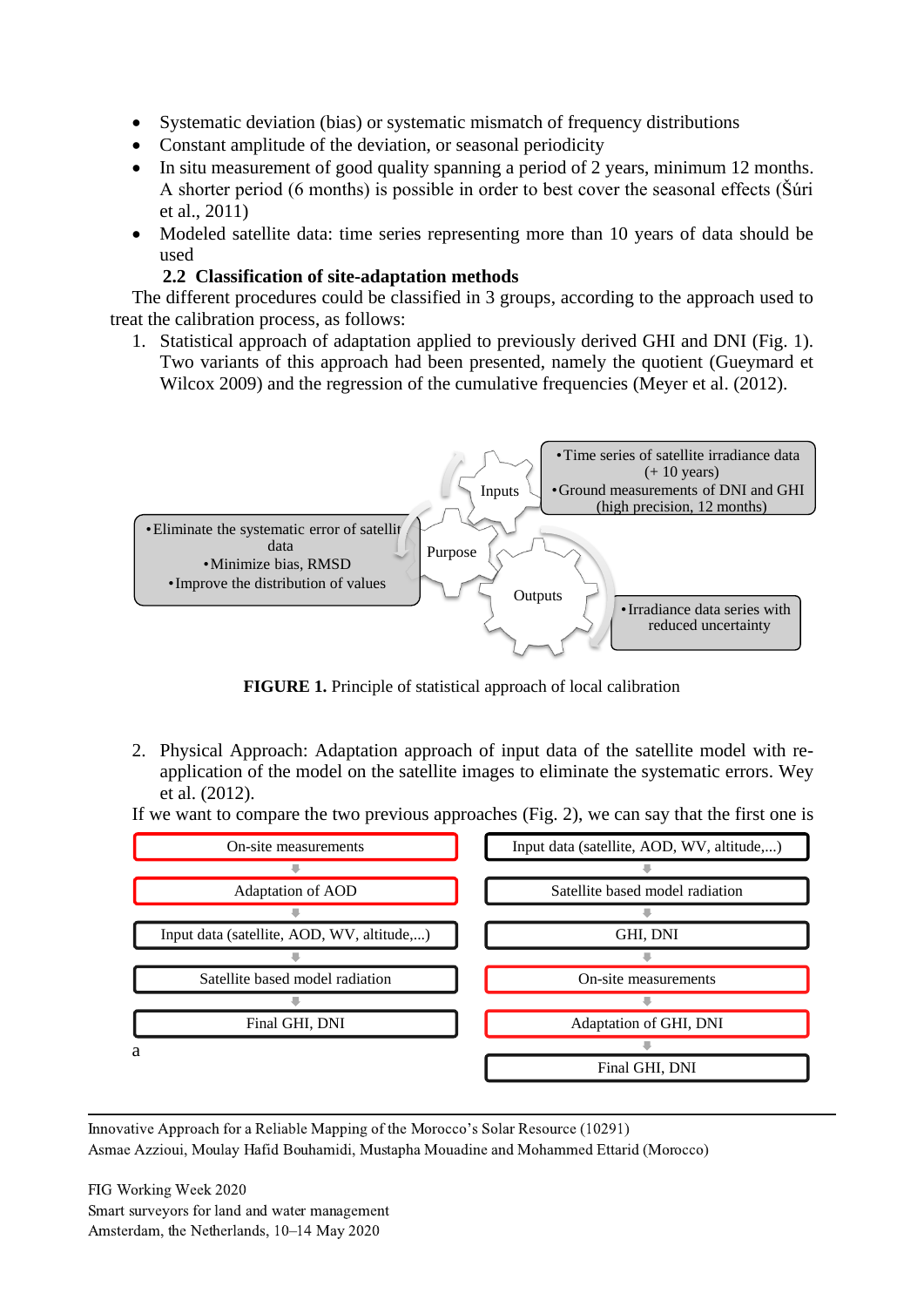downstream correction of the irradiations while the second is an upstream adaptation of the input data of the satellite model

### **FIGURE 2.** Comparison between the physical (left) and statistical approach (right)

3. Statistical approach based on advanced techniques commonly used in numerical weather prediction methods NWP, such as Measure-Correlate-Predict (MCP) Stoffel et al. (2010), and Model Output Statistics (MOS) Thuman et al. (2012), (Bender et al., 2011).

# 2.2.1 The Quotient Method

This method is based on the calculation of the quotient between the modeled and measured values for the common period. This ratio is calculated on a monthly basis and is considered constant throughout the month in question and applied systematically every hour (or even hourly subintervals) during that month (Leloux et al., 2014):

$$
\delta_m = \frac{DNI_{m,DB}}{DNI_{m;MEAS}}
$$
 (1)

m is the month of the year from 1 to 12,  $DNI_{m,MEAS}$  is the monthly value of the DNI measured by the in situ radiometer,  $DNI_{m,DR}$  is the corresponding modeled value provided by the database and  $\delta_m$  is the bias between the measured data and the modeled data. The estimated biases are then applied to correct the long-term data:

$$
DNI_{m,LT,\varepsilon} = \frac{DNI_{m,LT,DB}}{\delta_m} \tag{2}
$$

 $DNI<sub>m, LT, DB</sub>$  is the long-term value of DNI contained in the database and  $DNI<sub>m, LT, ε</sub>$  is the corresponding value corrected by the present method

| <b>Strengths</b>             | Weaknesses                                                                                                                       |
|------------------------------|----------------------------------------------------------------------------------------------------------------------------------|
| Simple to apply<br>$\bullet$ | Can introduce inconsistency by the separate<br>treatment of the three components of<br>irradiance.                               |
| Elimination of bias          | If there is no simultaneity in the data, the<br>$\bullet$<br>uncertainty of the calibrated long-term data<br>will be much higher |
|                              |                                                                                                                                  |

|  |  |  |  |  | <b>TABLE 1.</b> Strengths and weaknesses of the quotient's method |  |  |  |
|--|--|--|--|--|-------------------------------------------------------------------|--|--|--|
|--|--|--|--|--|-------------------------------------------------------------------|--|--|--|

2.2.2 Regression of Cumulative Frequencies "Feature transformation"

In this method and for the whole common period, the measured frequency distributions are evaluated and considered as reference (Fig. 3), on which are then adapted those of modeled irradiances. (Sùri et al., 2010)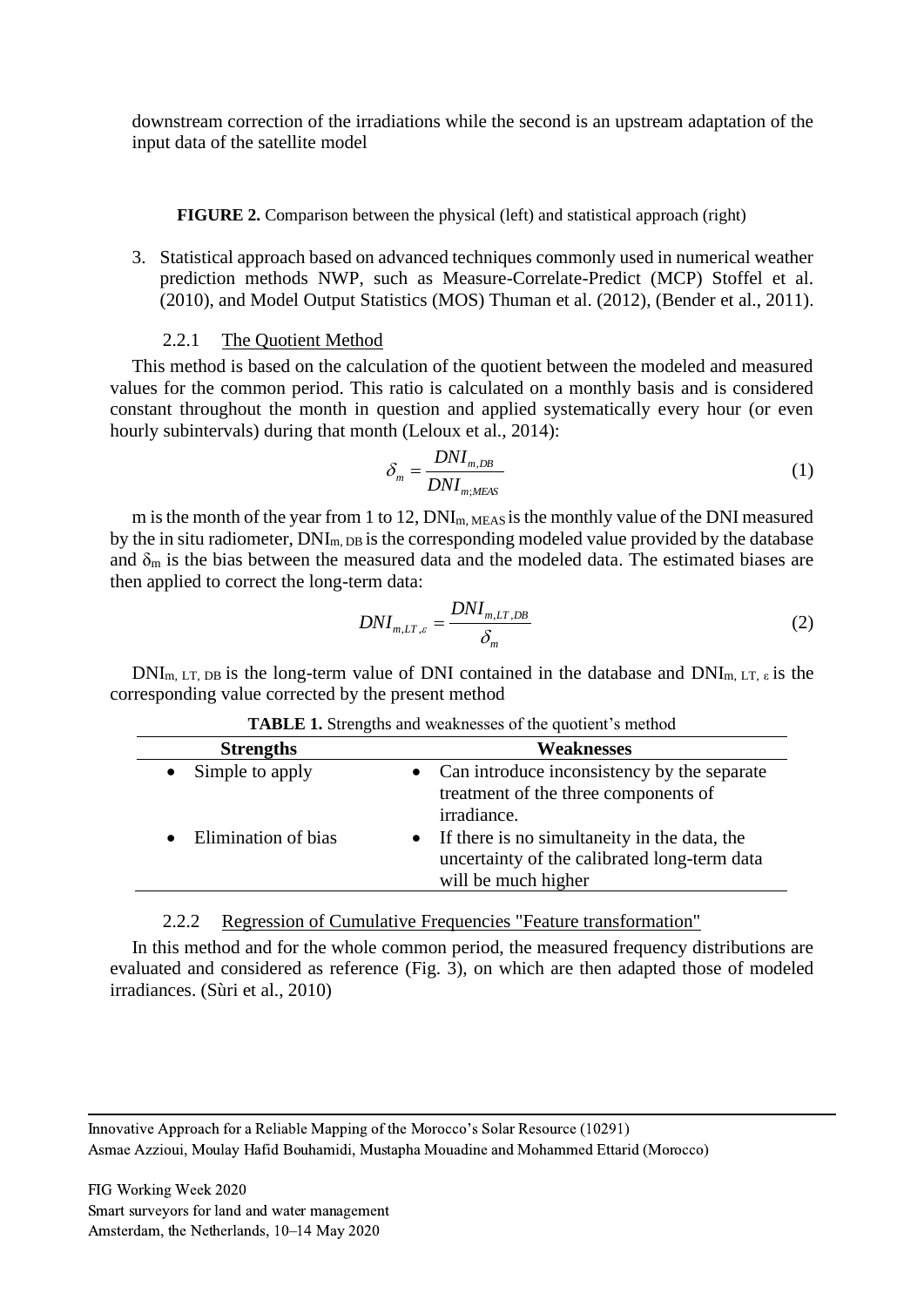

**FIGURE 3.** Comparison between the physical (left) and statistical approach (right)

**TABLE 2.** Strengths and weaknesses of the feature transformation approach

| • Improves the local accuracy of<br>modeled irradiances without<br>knowledge of the reason for initial<br>DNI and DIH components<br>disagreements: reduction of bias | <b>Strengths</b> | <b>Disadvantages</b>                                                                                                   |
|----------------------------------------------------------------------------------------------------------------------------------------------------------------------|------------------|------------------------------------------------------------------------------------------------------------------------|
| • More efficient than the quotient<br>method                                                                                                                         | and rmsd         | • The resulting data set may have<br>inconsistencies between the GHI,<br>• Does not respect the physical<br>principles |

# 2.2.3 Adaptation of Input Data of the Satellite Model

This is in fact an approach quite similar to the previous method because it tends to reduce the main statistics (bias, RMSD and KSI), but the adaptation is done here at the level of the input data Wey et al. (2012). For our case, since we have neither physical models nor their input data, we cannot apply the method of adaptation of input data.

**TABLE 3.** Strengths and weaknesses of the physical approach

| <b>Strengths</b>                                                                                                                                                                                                                                                                                                             | Weaknesses                                                                                                                                                                                                          |
|------------------------------------------------------------------------------------------------------------------------------------------------------------------------------------------------------------------------------------------------------------------------------------------------------------------------------|---------------------------------------------------------------------------------------------------------------------------------------------------------------------------------------------------------------------|
| • Effective in eliminating systematic<br>deviations by preserving the<br>coherence of derived radiances.<br>• Bias values close to zero (typically<br>$\pm$ 1% relative to measurements)<br>which<br>obtained,<br>be<br>can<br>corresponds to the accuracy of<br>ground-based<br>instruments<br>(standard) (Cebecauer, 2011) | • Assumes that the main source of<br>bias in the modeled DNI is AOD,<br>which varies seasonally<br>• Need for an understanding of the<br>physical phenomena<br>• Can only be used by holders of<br>satellite models |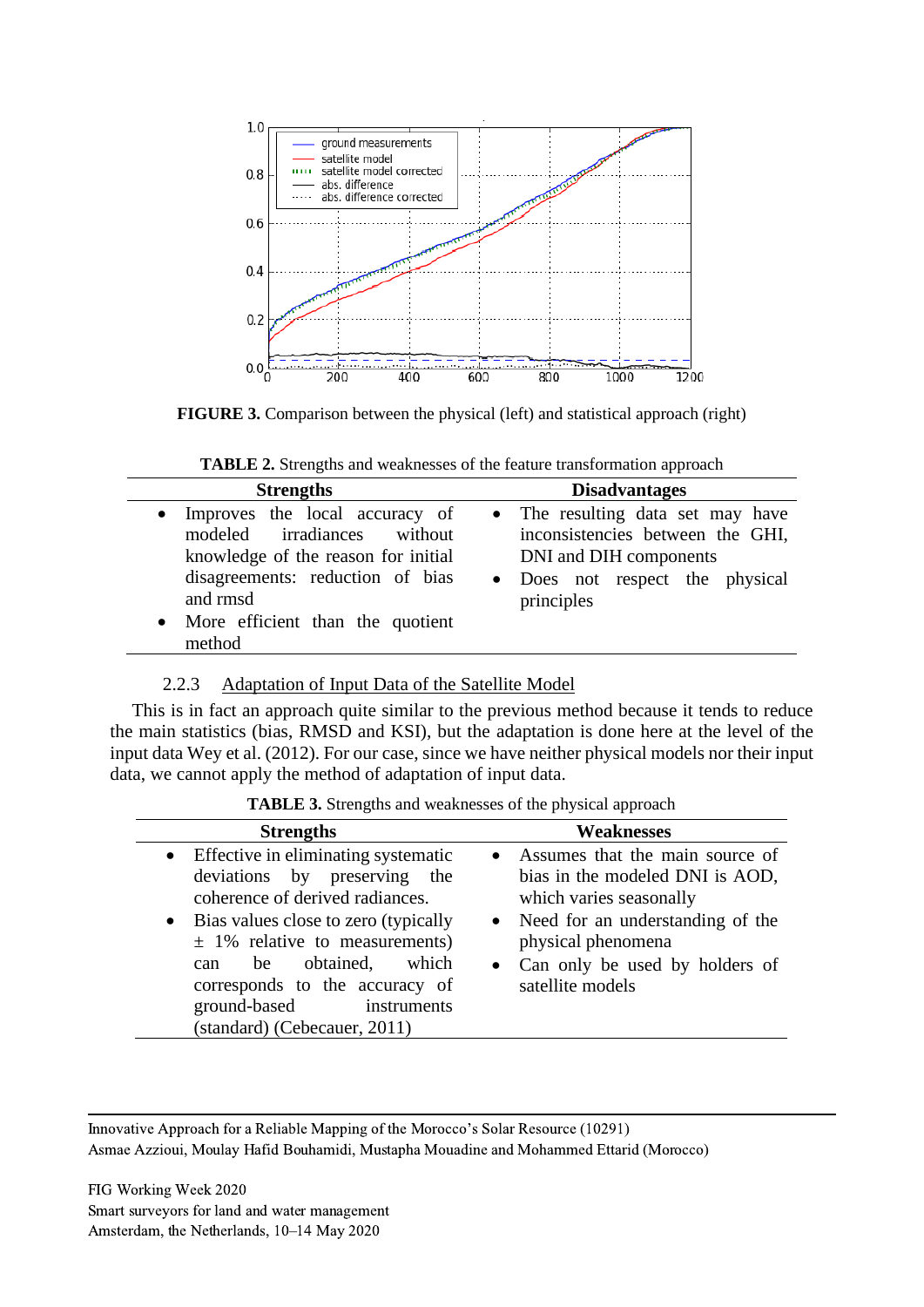# 2.2.4 Weighted Average Method or Method of Combining Satellite Data and Ground **Measurements**

The idea is to calculate a weighted average of all input data (in situ measurements and modeled satellite data) over a certain parallel period (Meyer et al., 2008). This average is considered the best estimate of the input datasets. Since the high accuracy of the in situ data will be transferred to the time series of the satellite. It can be calculated by formula 3:

$$
I = \frac{\sum_{j=1}^{n} \delta_j^{-1} I_j}{\sum_{j=1}^{n} \delta_j^{-1}}
$$
 (3)

We take the inverse of the uncertainty of the measurement  $\delta$  of each set of data j as a weight, where *j* is a set of individual data for a particular site, and *n* is the total number of independent datasets. This approach combines proportionally with the quality expressed by the uncertainty δj, the n data sets. Once the average is calculated, it is necessary to identify the relationship between the adjusted data and the raw satellite data to apply it to the values of the raw satellite history.

| <b>Strengths</b>        | <b>Limitations</b>                           |
|-------------------------|----------------------------------------------|
| $-$ Simple to implement | - It is assumed that the deviations follow a |
| and robust              | normal distribution and are statistically    |
| - Adds value, even if   | independent                                  |
| additional datasets are | - All temporal averages Ij must refer to the |
| not of good quality     | same time period                             |

| TABLE 4. Strengths and limitations of the weighted average method |  |
|-------------------------------------------------------------------|--|
|-------------------------------------------------------------------|--|

### 2.2.5 MCP Approach (Measure-Correlate-Predict)

This method is more suited to wind than solar. It is based on a variety of statistical methods in which in situ (short-term) measurements at a new site (plant location) are linked to long-term measurements at a nearby reference site to obtain long-term estimates of the energy potential at the new site and the interannual variability (Fig. 1). In other words, the correlation is used to predict the resources for the new site. (Thøgersen et al., 2007).



Time

**FIGURE 4.** Principle of the MCP method in the wind industry

There are three types of methods (MCP), the aim is to find an equation that passes through each of the measurement points and use it to correct or interpret all the other measurements (JV

Innovative Approach for a Reliable Mapping of the Morocco's Solar Resource (10291) Asmae Azzioui, Moulay Hafid Bouhamidi, Mustapha Mouadine and Mohammed Ettarid (Morocco)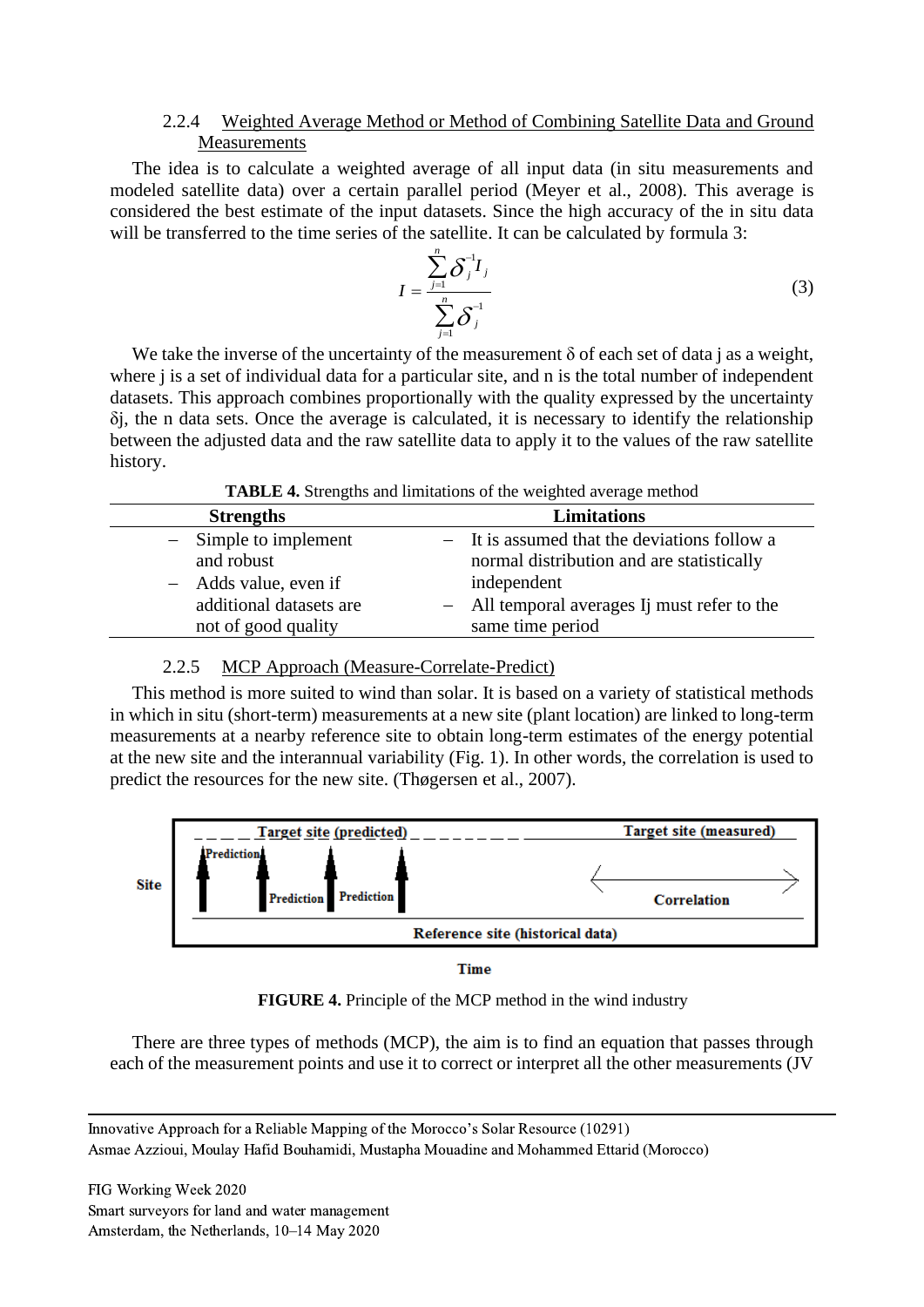Nicholas and DR White, 2001): the ratio of variance, Mortimer, and artificial neural networks (Sheppard, 2009). Of these three methodologies, only the ratio of variance is recommended for general use and only for datasets with a correlation coefficient greater than 0.8 (Sheppard, 2009). The latter was developed by Rogers et al. (2005a), in response to the aforementioned failure of linear regression. It consists in forcing the variance of the predicted irradiance at the target site to be equal to the variance measured at the target site. The predictor equation for the Ratio of Variance is as follows (Sheppard, 2009):

$$
\hat{y} = (\overline{y} - \frac{S_y}{S_x}\overline{x}) + \frac{S_y}{S_x}x
$$
\n(4)

where x is the historical irradiance at the reference site,  $s_x$  and  $s_y$  are the standard deviations of the irradiance sample measured at the reference and target sites, respectively;  $\bar{x}$  and  $\bar{y}$  are the average of the irradiance sample at the reference and target sites, and  $\hat{y}$  is the predicted irradiance at the target site. As part of this study, we tried to adapt this model to the solar context while respecting its principle and its objective. One calculate for equation 4 (for each month and for each station) its parameters (the coefficient: first term of the equation and the constant: the second term of the equation) using the data of the common period in order to define the ratio of the variance model which will be applied to the monthly values of the satellite history.

$$
\hat{y} = n\left(\overline{y} - \frac{S_y}{S_x}\overline{x}\right) + \frac{S_y}{S_x}x\tag{5}
$$

Taking x is the monthly satellite irradiance of the uncalibrated history,  $s_x$  and  $s_y$  are respectively the standard deviations based on the daily values of the satellite irradiance and measured on site,  $\bar{y}$  and  $\bar{x}$  are respectively the monthly average calculated from the daily values of satellite irradiances and measured on site, and  $\hat{y}$  is the monthly satellite irradiance of the calibrated history. It should be noted that the constant term must be multiplied by the number n of days per month because it is calculated on a daily basis.

| <b>TADLE 3.</b> Advantages and weaknesses of the MCF method                                                                                                                                                                 |                                                                                                                                                                                                                                                                                  |
|-----------------------------------------------------------------------------------------------------------------------------------------------------------------------------------------------------------------------------|----------------------------------------------------------------------------------------------------------------------------------------------------------------------------------------------------------------------------------------------------------------------------------|
| <b>Advantages</b>                                                                                                                                                                                                           | <b>Weaknesses</b>                                                                                                                                                                                                                                                                |
| - MCP gives better results than the<br>quotient method<br>- Provides low uncertainty and long-<br>estimates for the GHI<br>term<br>component in several climates,<br>with the greatest precision in desert<br>environments. | - Its use for the evaluation of the<br>solar resource has not been<br>examined in detail.<br>- When less than one full year of<br>data is available at the target site:<br>possibility of seasonal bias in the<br>relationship between the target site<br>and the reference site |
|                                                                                                                                                                                                                             |                                                                                                                                                                                                                                                                                  |

**TABLE 5.** Advantages and weaknesses of the MCP method

#### **2.3 Discussion**

For our case study, we chose to initially apply a method simple to implement in order to easily calibrate the solar atlas and thus have preliminary conclusions. Thus, the method chosen, in view of its simplicity, is the quotient. Moreover, given the robustness of the ratio of variance method, which is one of the variants of the MCP approach, we have chosen, secondly, to apply it as well and to adapt it to the solar context. In order to add value to the work and to enrich the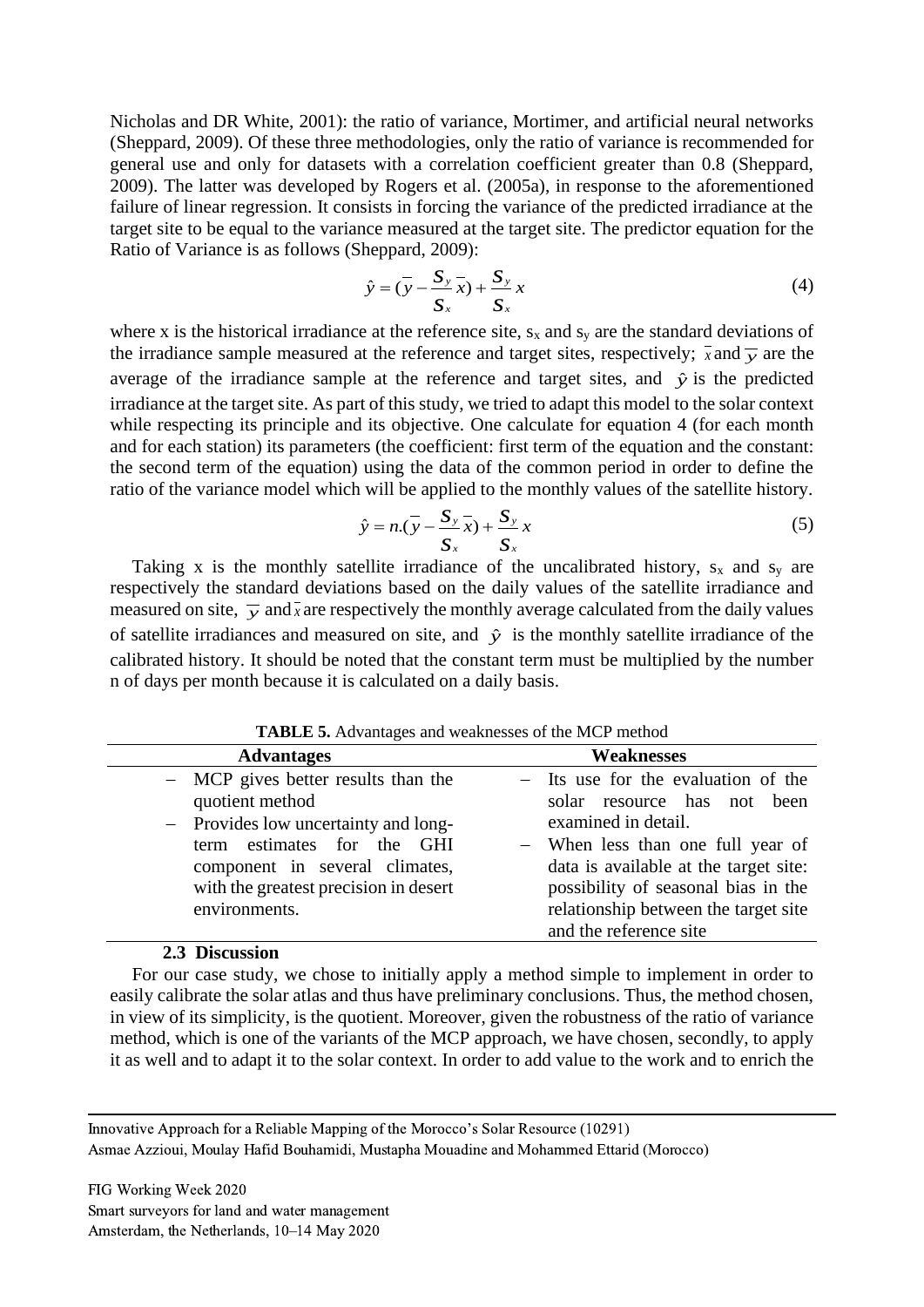research in this modestly explored calibration field, we adopted two other methods (combination, regression by least squares) especially that it is an area still fertile with not enough references dealing with the theme.

### **3. Data**

The data was provided by Masen (confidential data and property of Masen), (Table 6):

|                                                              | <b>THERE OF D'OSCHARGH OF GOOG GARGOLO</b>                                                                                                         |                                                                                                                                                           |
|--------------------------------------------------------------|----------------------------------------------------------------------------------------------------------------------------------------------------|-----------------------------------------------------------------------------------------------------------------------------------------------------------|
| <b>MSA</b>                                                   | Long-term time series of<br>irradiation                                                                                                            | In situ meteorological data                                                                                                                               |
| - Raster data<br>$-$ Resolution: 1 $km^2$<br>- Annual<br>and | 19-year<br>data<br>from the satellite<br>Database                                                                                                  | - Acquired at 9<br>meteo stations<br>$-$ Pace: 10 minutes.                                                                                                |
| monthly<br>means<br>of DNI and GHI<br>over 19 years          | SolarGIS <sup>®</sup><br>$-$ Pace: 10 min, 15<br>min and monthly<br>Punctual values<br>from<br>taken<br>- 7<br>locations<br>near<br>meteo stations | History of 4 years<br>for the station of<br>Ouarzazate,<br>$\overline{2}$<br>for<br>the<br>years<br>station of Ain<br>Beni-Mathar and<br>6 months for the |
|                                                              |                                                                                                                                                    | of<br>the<br>rest<br>stations.                                                                                                                            |

# **TABLE 6.** Description of used datasets

# **4. Methodology**

The calibration process of the MSA can be summarized in 6 main steps namely (Fig.5):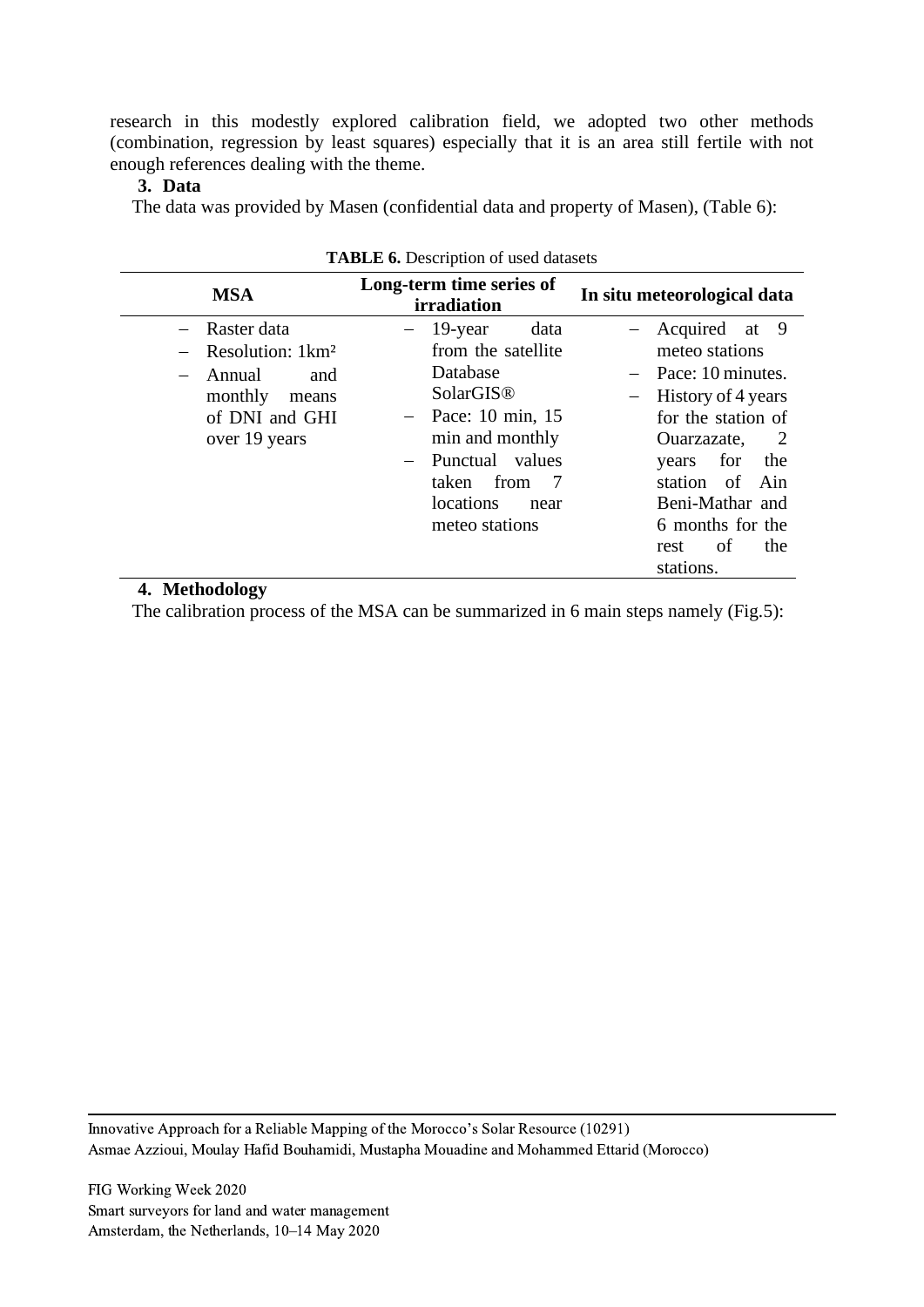



We have developed a model of the generalization of the calibration which takes into consideration certain physical parameters having a very palpable effect on the spatial variations of irradiation to ensure a certain robustness of the approach namely:

- − Humidity **∆hum**
- − Latitude (location) **∆φ**
- − Altitude **∆h**

```
ΔDNI<sub>calib</sub> (Ref-Target) = ΔDNI<sub>brute</sub> (Ref- Target)+(a<sub>,</sub> *Δφ)+( a<sub>,</sub> *Δhum)+(a<sub>,</sub> *Δh)+ ( a<sub>,</sub> *Δ<sup>2</sup>φ)+(a<sub>,</sub> *Δ<sup>2</sup>hum)+(a<sub>,</sub> *Δ<sup>2</sup>h)
```
### **5. Results and discussion**

### **5.1 Preliminary Manipulations**

One note that the satellite database produces highly correlated GHI and DNI estimates with in-situ measurements but is usually systematically overvalued with degraded quality for stations in mountainous, humid and high aerosol concentration areas. The overall discrepancies hide a great variability of satellite estimation performance, both spatial and temporal. On the other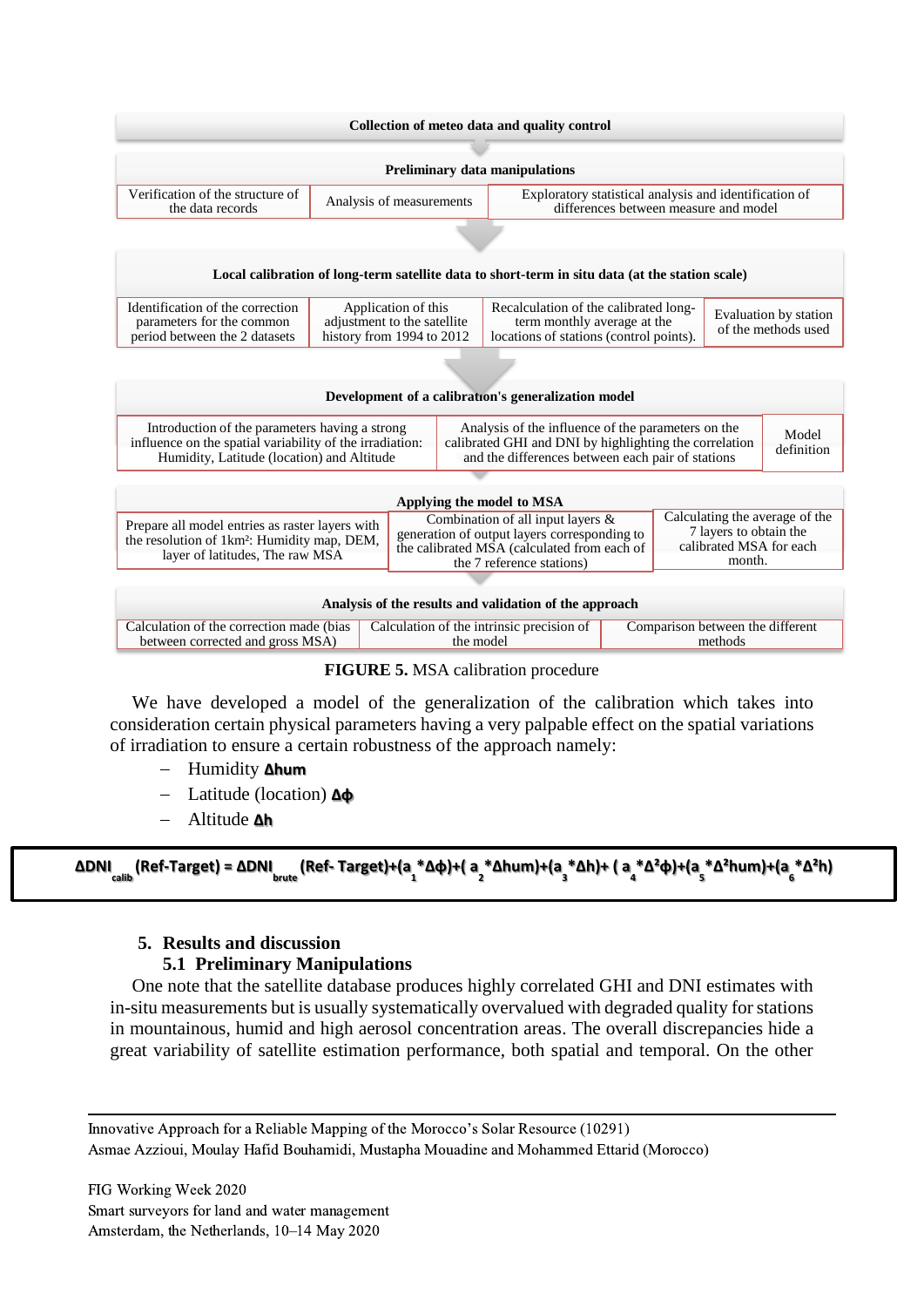hand, although overall concordance is good, seasonal variations exist and require a seasonal approach of calibration.

# **5.2 Local Calibration of Satellite Data to Ground Measurement**





Through the results presented in these graphs (fig. 6), we clearly notice the contribution of the calibration of satellite measurements to the ground for the simultaneous period of data sets.

![](_page_10_Figure_5.jpeg)

 $(a)$  (b)

**FIGURE 6.** Comparison between monthly irradiances before (a) and after (b) calibration with in situ measurements for the 2012 common period (case of Ouarzazate station)

# 5.2.2 Results of the Calibration of the Historical Data

We notice after the analysis of the results that the ratio of the variance and quotient methods have the lowest rmsd; this corroborates their strong intrinsic precision. Moreover, the corrections made by these two approaches vary in the same direction. Moreover, following the application of the calibration coefficients of each of the regression methods and the weighted average to the historical values, we obtain some outliers and physically impossible DNI values for some stations. This proves that the model based on only one year of concomitant or less measurements does not represent the large year-to-year variations of the DNI over a period of 19 years. We have therefore decided to eliminate the methods of regression and weighted average. We also note a very significant degradation of the performance of the calibration of the DNI component compared to that, excellent of the GHI. As a result, we have chosen to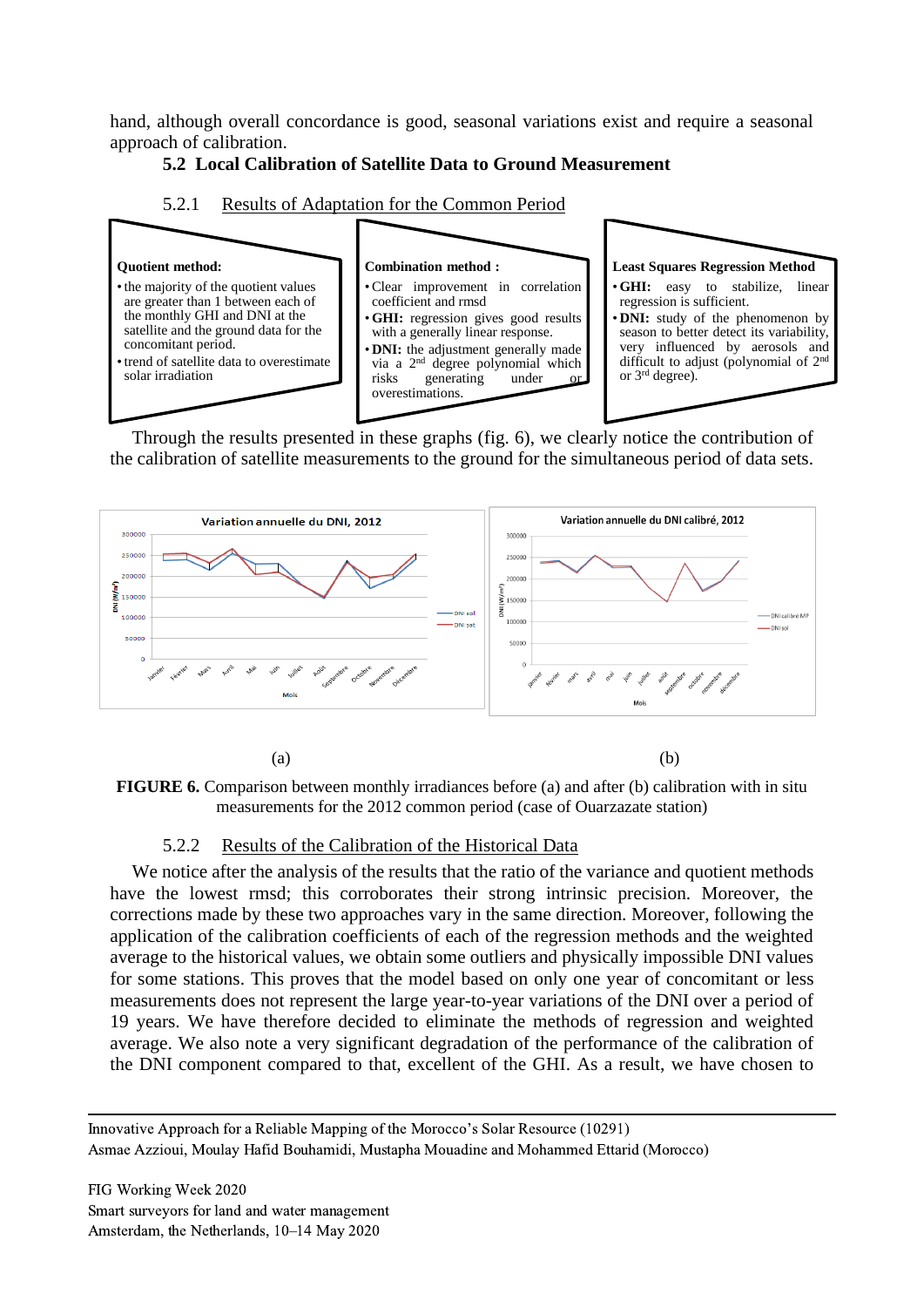generalize at the MSA scale the ratio of variance method with respect to its robustness, performance and essentially because it retains the mean and standard deviation (dispersion) for the common period. We used the quotient method to have a comparison item.

#### **5.3 Development of a Global Calibration Model**

After calculating the coefficients of the model, we find that the latitude and the humidity are the parameters having a strong influence and a significant weight on the variations of irradiance, in counterpart the effect of the altitude is relatively weak because at the satellite data used have undergone altitude and shadow effects corrections. Following the calculation of the variancecovariance matrix of the model parameters for the ratio of variance and quotient method, we note that the correlation coefficients between the parameters are very negligible. Therefore, their significance cannot be to be questioned. Moreover, the accuracy of determining the coefficients of the model is high. This attests to the quality of the adjustment by least squares.

### **5.4 Validation of the Calibration Model**

The accuracies provided by the calibration methods applied are very satisfactory and quite equivalent with higher performances for the hot and sunny months of the year (june, july, and august). It is around 0.6% for the GHI and 0.5% for the DNI. We note that for the ratio of variance method, the made corrections are negative for cold months and positive for warm months**.** This can be explained by the fact that the satellites underestimate irradiance for cold months as clouds reflect irradiation, and overestimate it for warmer months, hence the systematism is not constant and therefore it is compensated. Also, the negative annual correction (almost 90% of the annual irradiance corrections are centered between -13.3% and 2.5% for the DNI) reflects exactly the situation of the MSA which tends to overestimate the irradiance actually received on the surface. We also note that the corrections made to the month of January and December are the most important: these months are the only ones to deviate from the rest of the year for the Moroccan winter climate. For the quotient method, we note the existence of a positive bias (the correction is always positive) and homogeneous with the exception of December. However, this finding does not reflect exactly the reality because satellite models sometimes overestimate irradiance and sometimes underestimate it. Based on this analysis, we recommended the adoption of the ratio of variance method for MSA calibration. Figure 7shows maps that clearly reflect the results of the ratio of variance method. One notes that the accuracy of the calibration (rmsd which is the intrinsic accuracy of the model, calculated from the 7 individual calibrated values from each station and their average) for the DNI is generally lower in coastal areas (pronounced impact of humidity on the decrease of the DNI). On the other hand, the made correction depends on the concerned geographical position: positive and decreases until it becomes negative while moving towards the south and the north. Overall the MSA has undergone a correction of 0.9% for the GHI and -6.6% for the DNI.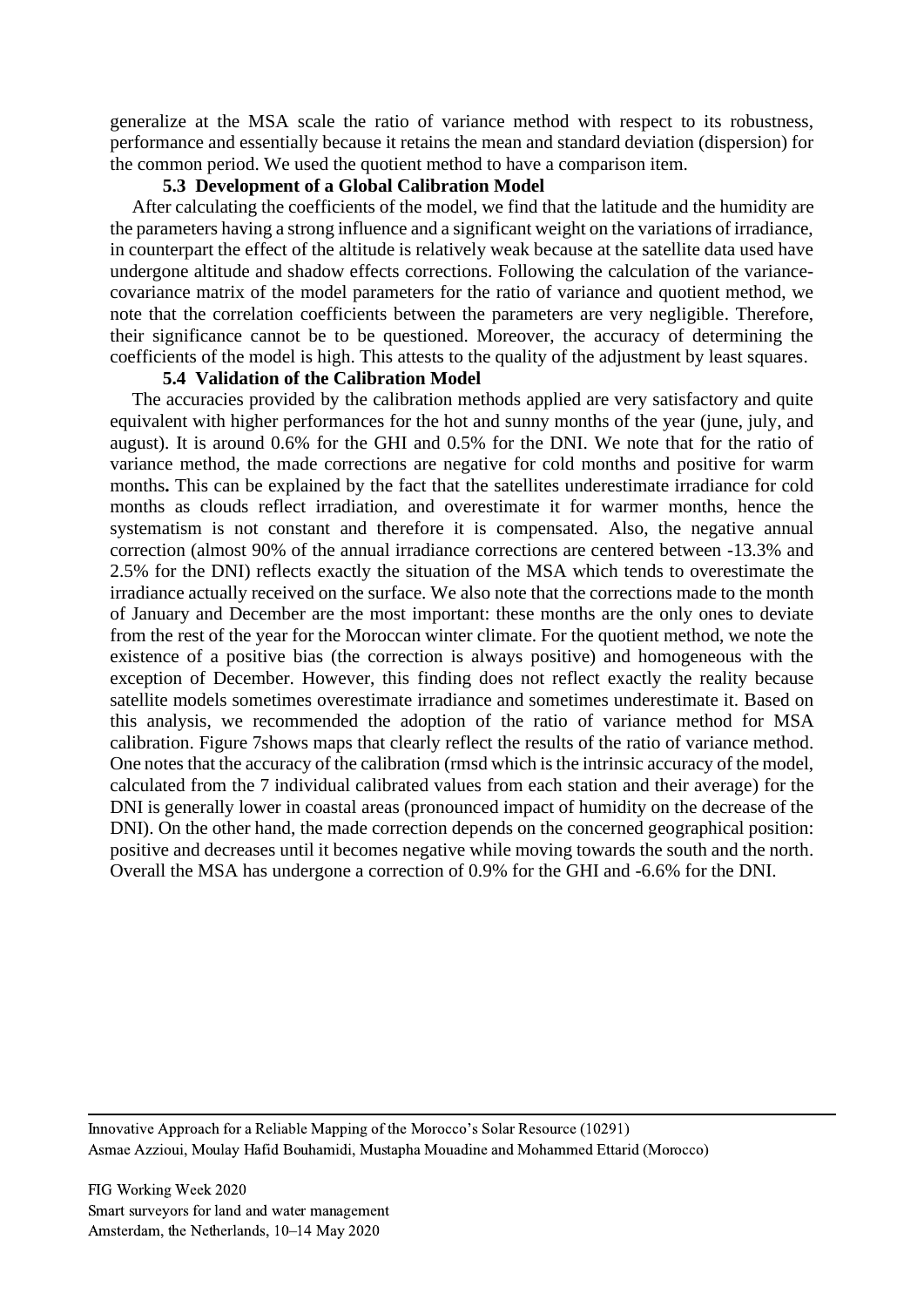![](_page_12_Figure_0.jpeg)

![](_page_12_Figure_1.jpeg)

# **6. Conclusion and Perspectives**

In fact, in-depth resource evaluation leads to more accurate energy estimates, detailed resource analysis, and better characterization of the project site, thereby reducing projectrelated risks. Hence the importance of the ground-based calibration of the MSA. This work was therefore initiated by the desire to obtain solar atlases that correspond well to local conditions in Morocco and further improve their reliability. Thus this study represents only the beginning of a reflection which must be deepened and widened to improve the Moroccan Solar Atlas and its reliability. We recommend to continue this reflection and to:

- Proceed for the calibration of the MSA according to two approaches: Direct method: calibrate with respect to the ground (This is the approach applied for this study), and Indirect method: calibrate against the TMY (typical meteorological year) as a source of comparison and validation of the first approach.
- − Automate the calibration process and continue the measurement to further confirm the results of this study and establish a dense network of stations
- − Generate the calibrated output raster layer by calculating the weighted average of the 7 determinations by the inverse of the distance between the pixel and each of the 7 stations (for our case we have calculated a simple mean).

Innovative Approach for a Reliable Mapping of the Morocco's Solar Resource (10291) Asmae Azzioui, Moulay Hafid Bouhamidi, Mustapha Mouadine and Mohammed Ettarid (Morocco)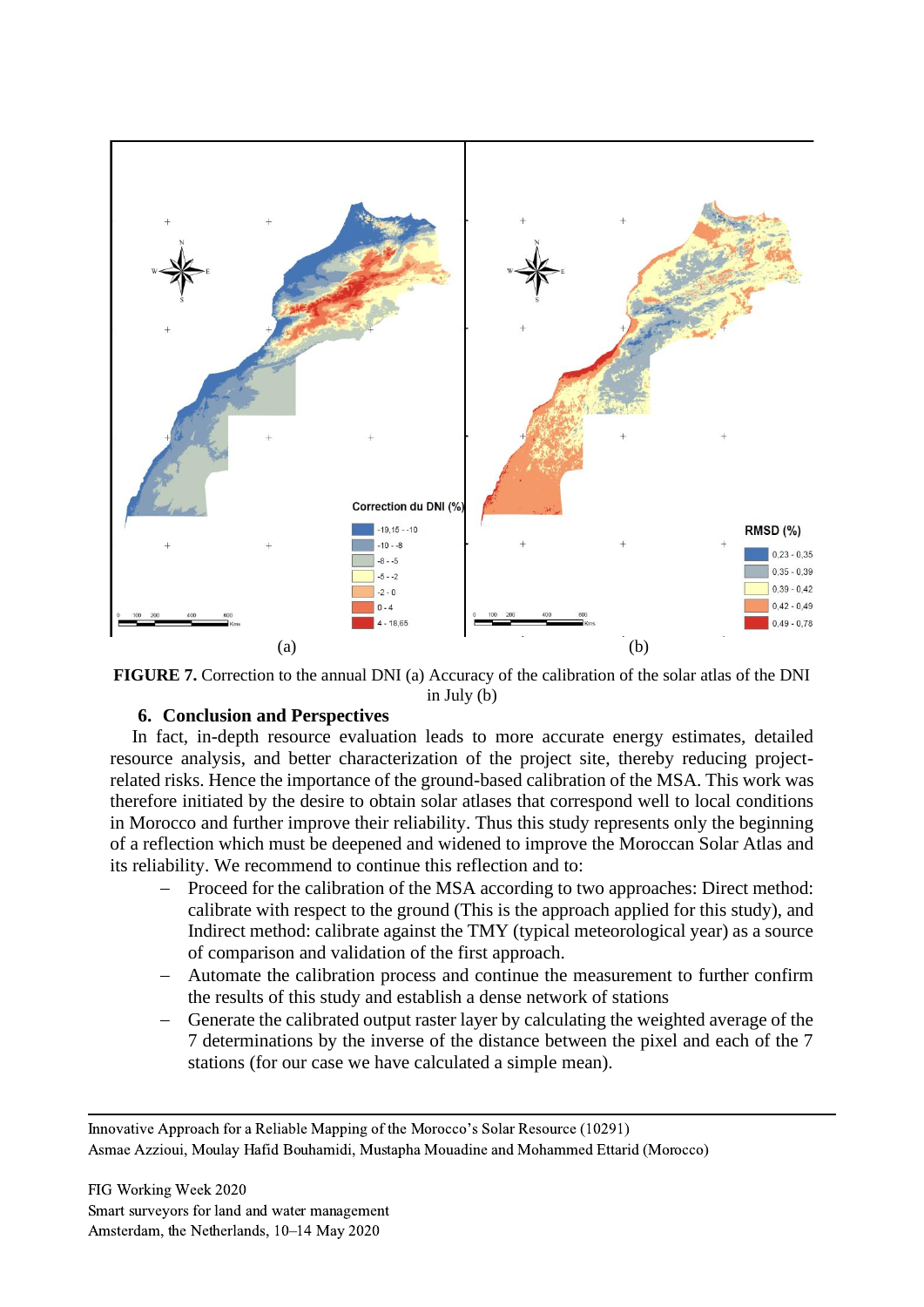### **ACKNOWLEDGMENTS**

This project is part of Masen's efforts to develop scientific skills by launching the "The Graduation Projects of Excellence" initiative. The idea behind this initiative was to select students on criteria of academic excellence, in partnership with universities and national schools, in order to carry out end-of-studies projects in partner companies. The objective is to constitute a first pool of skills, able to participate in the development of the solar sector in Morocco. Therefore, I would like to thank Masen for both the subject's proposal, the financial support for this work, and for the provision of solar irradiation data. The scientific supervision of the project was provided by Pr. M. ETTARID and Mr. M. H. BOUHAMIDI. May they find here the expression of my sincere gratitude for providing valuable insights and facilitating the project progress. I also express my warm thanks to Pr. Adel Bouajaj, Research Professor at The National School of Applied Sciences (Tangier), Pr. Hans-Georg Beyer from University of Agder (Norway), Pr. C. Gueymard, President of Solar Consulting Services (USA) and Mrs. J. Carow, Renewable Energy Engineer at Nordhausen University (Germany) for guiding me towards the richest bibliography.

# **REFERENCES**

- 1. C. A. Gueymard and S. M. Wilcox, Spatial and temporal variability in the solar resource: assessing the value of short-term measurements at potential solar power plant sites. Solar Conf., Buffalo, NY, American Solar Energy Soc (2009).
- 2. R. Meyer, K. Chhatbar, M. Schwandt, Solar resource assessment at MNRE site in Rajasthan, Technical Report, Suntrace (November 2012).
- 3. E. Wey, C. Thomas, P. Blanc, B. Espinar, M. Mouadine, M. H. Bouhamidi, Y. Belkabir, A fusion method for creating sub-hourly DNI-based TMY from long-term satellite-based and short-term ground based irradiation data. Proc.SolarPACES 2012. Conf., Marrakech, Maroc (2012).
- 4. T. Stoffel, D. Renné, D. Myers, S. Wilcox, M. Sengupta, R. George, C. Truchi, CSP: Best Practices Handbook for the Collection and Use of Solar Resource Data. Technical Report, NREL/TP-550-47465, National Renewable Energy Lab., Golden, CO (2010).
- 5. C. Thuman, M. Schnitzer, P. Johnson, Quantifying the accuracy of the use of MCP methodology for long-term solar resource estimates. Proc. World Renewable Energy Forum, ASES, Denver, CO (2012).
- 6. G. Bender, F. Davidson, S. Eichelberger, C. A. Gueymard, The road to bankability: improving assessments for more accurate financial planning. Solar Conf., Raleigh, NC, American Solar Energy Soc. May 2011.
- 7. J. Badger, F. Kamissoko, M. O. Rasmussen, S. Larsen, N. Guidon, L. B. Hansen, L. Dewilde, M. I. Alhousseini, P. Nørgaard, I. Nygaard, Estimation des ressources éoliennes et solaires au Mali, Faisabilité des ressources d'énergies renouvelables au Mali (2012).
- 8. M. Šúri, T. Cebecauer, Requirements and standards for bankable DNI data products in CSP projects, Proceedings of the SolarPACES Conference, Granada, Spain (20-23 Sept 2011).
- 9. J. Leloux, E. Lorenzo, B. García-Domingo, J. Aguilera, C. A. Gueymard, A bankable method of assessing the performance of a CPV plant Applied Energy, Elsevier (2014).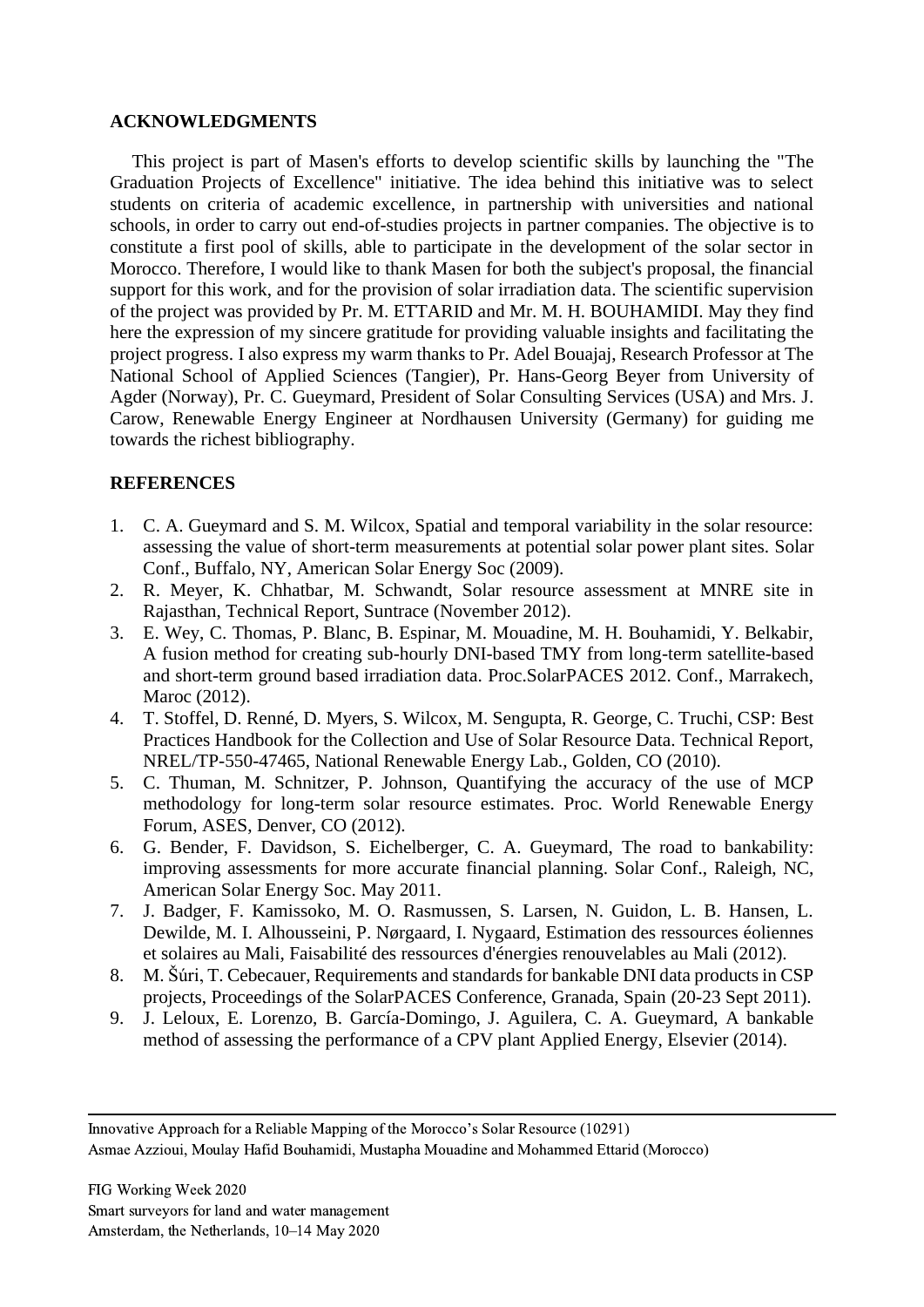- 10. M. Šúri, T. Cebecauer, R. Perez, Quality procedures of solargis for provision site specific solar resource information, Proc. SolarPACES Conf, Perpignan, France (2010).
- 11. R. Meyer, J. T. Butron., G. Marquardt, M. Schwandt, N. Geuder, C. Hoyer-Klick, E. Lorenz, A. Hammer, Combining Solar Irradiance Measurements and Various Satellite-Derived Products to a Site-Specific Best Estimate, Solar PACES Symposium, Las Vegas, USA (2008).
- 12. T. Cebecauer, R. Perez, M. Suri, Comparing performance of SolarGIS and SUNY satellite models using monthly and daily aerosol data, Proceedings of the ISES Solar World Congress 2 (28 August –2 September 2011, Kassel, Germany).
- 13. G. Bender, F. Davidson, S. Eichelberger, C. A. Gueymard, The road to bankability: improving assessments for more accurate financial planning. Solar Conf., Raleigh, NC, American Solar Energy Soc. (May 2011).
- 14. M.L. Thøgersen, P. Nielsen, T. Sørensen, An Introduction to the MCP Facilities in WindPRO, Aalborg Ø: EMD International A/S (2007).
- 15. J. V. Nicholas, D. R. White, Traceable Temperatures, An Introduction to Temperature Measurement and Calibration, Second Edition (2001).
- 16. C. J. R. Sheppard, Analysis of the Measure-Correlate-Predict methodology for wind resource assessment. HUMBOLDT STATE University (2009).
- 17. GeoModel Solar: Suri M., Cebecauer T., Gueymard C. A., Ineichen P., 2013. "Evaluation de la ressource solaire dans le cadre de la qualification des sites pour le développement de projets solaires : Meilleures approches disponibles pour l'évaluation de la ressource solaire et de sa modélisation"

# **BIOGRAPHICAL NOTES**

I am Asmae Azzioui a Moroccan young surveyor engineer. I graduated from the Geomatics and Surveying Engineering School by 2014 in Rabat (Morocco) and have the pleasure to benefit from the FIG Foundation fellowship to attend and participate in the FIG congress in Malaysia held at the same year. I am working at Masen (Moroccan Agency for Sustainable energy) as a sites exploration engineer in charge of prospecting the most suitable places to locate our solar and wind power plants. For this purpose, my job is based mainly on GIS, spatial analysis, decision making, resource mapping and evaluation, etc.

# **CONTACTS**

Mrs Asmae Azzioui Masen (The Moroccan Agency for Sustainable Energy) Zenith Complex, Rabat N° 50, Rocade Sud Rabat-Casablanca A-B Buildings, Souissi Rabat, Morocco Tel. +212649687992 Email: [asmaeazzioui@gmail.com](mailto:asmaeazzioui@gmail.com)

Mr Moulay Hafid Bouhamidi Masen [bouhamidi@masen.ma](mailto:bouhamidi@masen.ma)